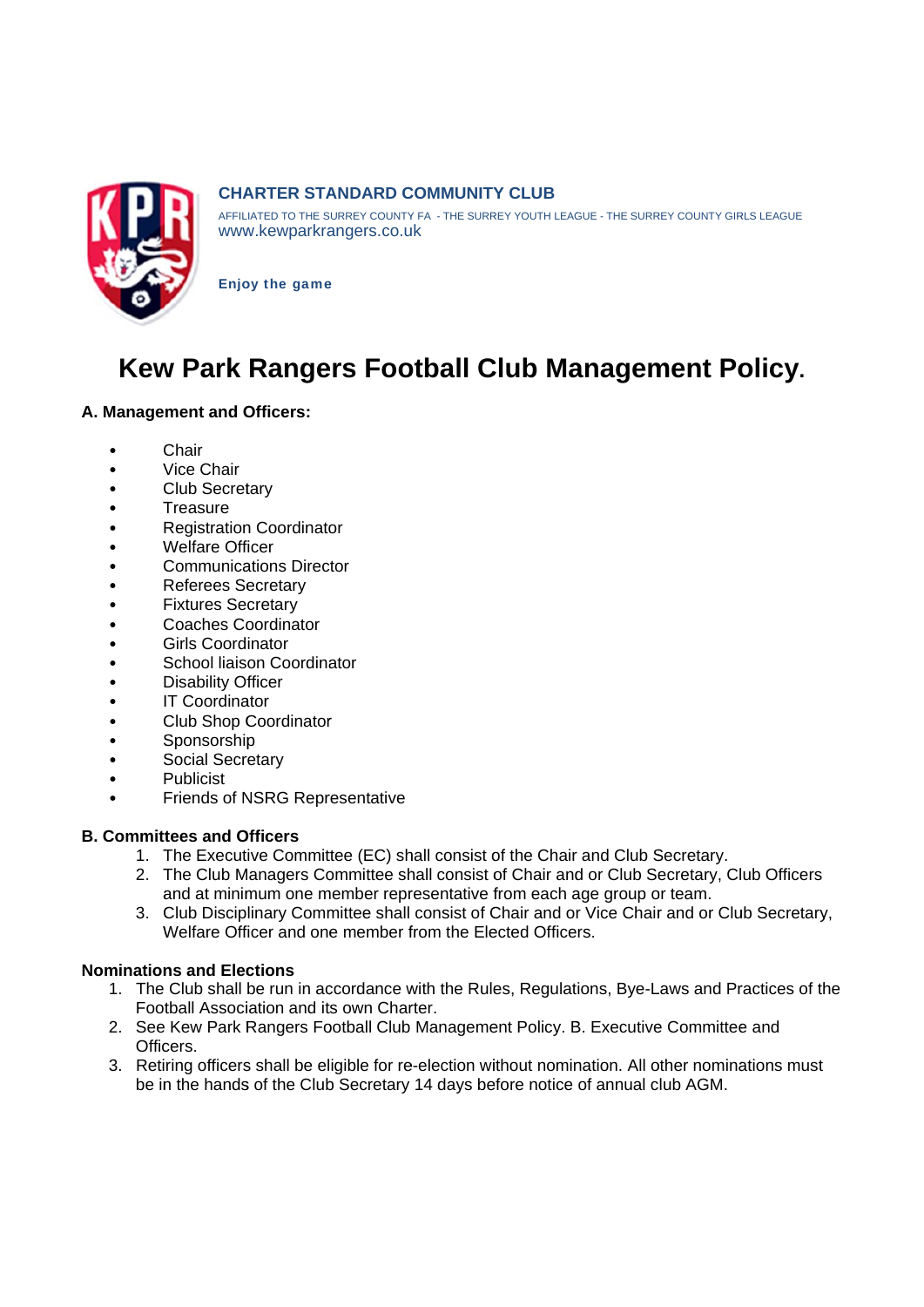- 4. Names of those nominated will be circulated with notice of the AGM. In the event of there being no nomination in accordance with the forgoing for any office, nominations may be received at the AGM.
- 5. Except where otherwise mentioned all communications shall be addressed to the Club Secretary who shall conduct and keep records of its proceedings.

#### **Powers of Management**

- 1. The EC may appoint an Emergency Committee and/ or such other subcommittee as they may consider necessary and may delegate all or any of their powers to such committees. The decision of all such committees shall be reported to the EC then to Club Managers Committee.
- 2. The Chair and Club Secretary of the Club shall be ex-officio on all sub committees.
- 3. The Club Managers Committee shall sit once a month during the football season. Each member of the Club shall be entitled to attend all Club Managers Meetings and AGM and have one vote. No member shall be allowed to vote on any matters directly appertaining to him/herself. In the event of an equality of votes at any Club Managers Committee meeting the Chair of the meeting shall have a second or casting vote. These principles shall apply to the procedure of any Committee.
- 4. The EC may terminate any co-opted/ elected member on the Club Managers Committee following a meeting of the Club Managers Committee.
- 5. The EC shall have powers to apply, act upon, and therefore enforce the rules of the Club and shall also have jurisdiction over all matters affecting the Club including any not provided for by the rules.
- 6. All decisions of the EC shall be binding subject to the right of appeal to the board of appeal.
- 7. Five members of the Club Managers Committee shall constitute a quorum, one of which must be the Chair and/ or the Club Secretary and three officers. This shall constitute a quorum for the transaction of business by any Committee or subcommittee of the Club.
- 8. The EC, as may deem necessary, shall have the powers to fill any vacancies that may occur.
- 9. All correspondence received or sent out by members of the Club Managers Committee or Subcommittee will be copied and forwarded to the Club Secretary within two days.
- 10. All fines and charges will be paid within 14 days of the date of notification.
- 11. The EC may convene up to 2 General Meetings in each season at which attendance will be required by each Officer, Manager and or member representative from each age group or team. Failing to be present at the General Meeting may incur a fine up to a maximum of £20. Not less than 14 days' notice shall be given of any meetings.
- 12. The EC shall have the power to fine, cancel or withdraw membership of any member, official or player whose conduct falls below an acceptable standard, including the withdrawal of the player's registration card to the affiliated Football Leagues.
- 13. The Club will consider an accumulation of cautions and bad behaviour as conduct of an unacceptable level and will summon the offending member to appear before the Disciplinary Subcommittee as necessary to answer their behaviour.